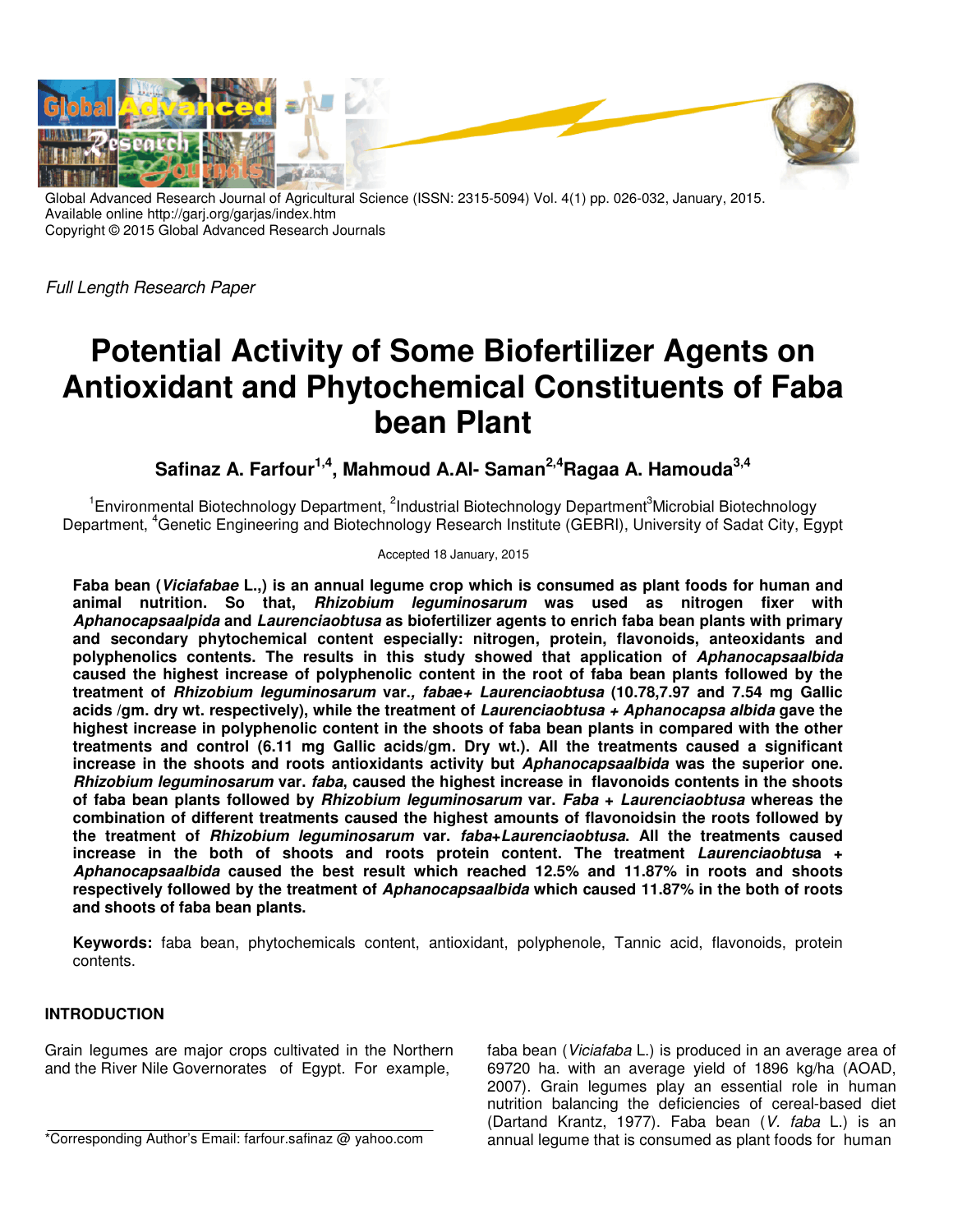and animal nutrition, because it is rich in protein. Nitrogen is one of the most important elements for growth of plants, so that nitrogen deficiency is one of the most important limited factors in agricultural production (Dashadi et al., 2011). Nitrogen is one of the most consumed chemical fertilizers in the world in other hand these fertilizers are considered as a major environmental pollutant (McIsaac, 2003). Faba bean has a nitrogen fixation symbiosis in relation with Rhizobium Leguminosarumbv. Viciae (Dashadi et al., 2011). Inoculation with Rhizobium increased the seed yield of faba bean in six areas in Australia. Biofertilizers are likely to assume greater significance as complement and/or supplement to chemical fertilizers in improving the nutrient supplies to cereal crops because of high nutrient turn-over in cereal production system, exorbitant cost of fertilizers and greater consciousness on environmental protection(Ahmed, 2009). Manach et. al., (2004) reported that nowadays, emphasis multi strains biofertilizer has already been tidied. Biofertilizers are biological preparations embodying, essentially, sufficient densities of potent strains of microorganisms, having a tangible beneficial role in filleting a proper rhizosphere for plant growth (Saber, 2001). Organically grown cabbage, spinach, welch, union, green pepper generally had higher levels of flavonoids and antioxidants activity (Ran et al., 2001). ). Dinitos (2006) showed that the health benefits of fruits and vegetables are largely due to the antioxidants and vitamins supported by the large number of phytochemicals, some with greater antioxidant properties. Also, Asami, et al., (2003) mentioned that phenolic and ascorbic acids are presented in higher levels in organic corn, strawberry and marine berry than in conventional. Dave et al., (2013) found that there was quantitative increase in total phenol, total protein and major three fatty acids after treatment. Abd El-Moniem, and Abd-allah, (2008) reported that algae extract is a new biofertilizer containing N, P, K, Ca, Mg, and S as well as Zn, Fe, Mn, Cu, Mo, and Co, some growth regulators, polyamines, natural enzymes carbohydrates, proteins and vitamins applied to improve vegetative growth and yield. Safinaz and Ragaa (2013) reported that, using marine algae as biofertilizers improved the vegetative characters of maize plants. Al-Shakankery et. al., (2014) stated that there is a significant increase in total phenol, ascorbic acids and nitrogen content of maize grains of plants treated with algae as a biofertilizer compared to that of the control maize plants. Using combination of marine algae and cyanobacteria as bioferrtilizers agents improved the growth and phenol content of faba bean (V. faba L.) (Hamouda and Farfour, 2013). Cyanobacteria are one of the major components of the nitrogen fixing biomass in paddy fields, due to the important characteristic of nitrogen fixation. Cyanobacteria plays an important role to build up soil fertility consequently increasing in the yield, (Sahu et al., 2012 and Song et al., 2005).

The aim of the present study was to evaluate the effects of individual and combined Rhizobium leguminosarum var., faba, Aphanocapsaalbida (cyanobacteria) and Laurenciaobtusa (red algae) applications on the protein, flavonids, tannic acids phenolic content and antioxidant of faba bean (Viciafaba L.).

### **MATERIALS AND METHODS**

Commercial formula known as "Okkadeen" biofertilizer contained Rhizobium leguminosarumvar. Faba was obtained from Legume Crops Dept., Field Crops Research Institute, A R C, Giza, Egypt. One gm of the Okkadeen biofertilizer was suspended in 100 ml sterilized distilled water and shacked well. Serial dilutions were made by taking a loop of each of them to 100 ml sterilized distilled water. A loop from 10-9 dilution was transferred to 100 ml Yeast Extract Manitol "YEM" medium and incubated in a water bath shaker at 25°C±1 for 72 hrs. Seeds were immersed in sugar solution; as an adhesive material; prepared by dissolving 20 gm of sugar in 100 ml water. Treated seeds were then mixed thoroughly with the "Okadeen" biofertilizer and left for 30 min. in a shadow place for drying before cultivation.

#### **Algae collection and preparation**

Laurenciaobtusa was collected in May, 2011 from shallow water beside the shore of Red Sea at Safaga. After collection, algae were washed with fresh sea water to remove the epiphytes, sand and other extraneous matter then they were dried in shadow open air and completing the drying process in the oven at 60ºC for 5 hours. Then, dried algae were ground to fine powder by mechanic grinder. The algae were applied as a soil treatment at the rate of 3 gm. powdered algae/Kg soil seven days before planting and watered twice daily. The blue green algae, Aphanocapsaalbida were isolated from soil. Isolation and purification of algae were done according to the method described by Rippka, (1988). Algae were isolated after repeated light migrations on solid BG11, medium, (Zarrouk, 1966 and Stainer et al., 1971). They were grown in Erlenmeyer flasks (500 ml) in axenic conditions.

The cultures were incubated in the room temperature of approx.,  $25\pm2^{\circ}$ C and a light intensity 2500 lux. Provided by cool, white, fluorescent tubes under continuous illumination for 15 days. Two hundred ml. from the culture was added to the pots after planting.

#### **Plant material**

Seeds of faba bean (Viciafaba L.) cv. Sakha1 were distilled water, then dried in shadow open air. The seeds were planted in 30 cm diameter earthen pots containing mixture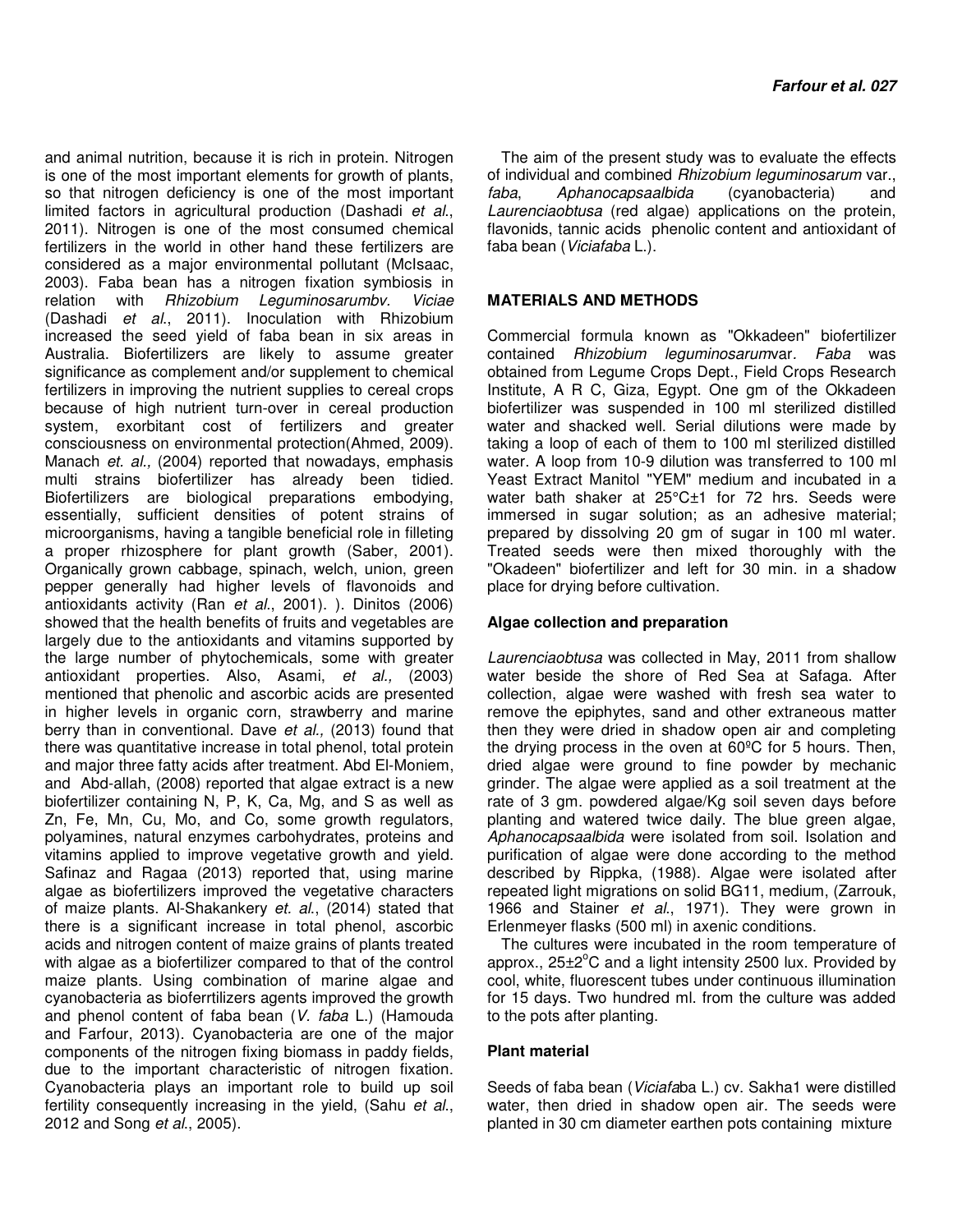of 1:1 autoclaved peat and sand soil. Every pot contained 2 seeds. They watered every week.

### **The treatments**

1-Control, 2- Rhizobium leguminosarumvar., faba, 3-<br>Aphanocapsaalbida. 4- Laurenciaobtusa + Aphanocapsaalbida, 4- Laurenciaobtusa + Aphanocapsaalbida, 5- Rhizobium leguminosarumvar., faba + Aphanocapsaalbida,6- Rhizobium leguminosarumvar., Aphanocapsaalbida.

### **Determination of tannins (Vanillin - HCL assay)**

Samples (0.2 g) of ground parts (shoot and root) were extracted with 10 ml of methanol for 24 hrs.at 30º C. One milliliter of the resulting extract was reacted with 5 ml of vanillin reagent (50:50 mixtures of 1% vanillin/ 8% HCl in methanol) for 20 min at 30º C, and absorbance was read at 500 nm. For blanks, 4% HCl in methanol instead of vanillin reagent was added to the extract, and absorbance was also read at 500 nm. Blank values were subtracted from experimental values to give adjusted data. Tannic acid standard curve from 0.0-1.0 mg/ml was used in calculating tannin levels.

#### **Determination of total phenolic content (TPC)**

The total phenolic content (TPC) was determined by the Folin Ciocalteu method (Singleton & Rossi, 1965) using spectrophotometer (UV-200-RSLW scientific). Distilled water (3.16ml) was mixed with the 40 µl of sample, and then 200 µl of Folin Ciocalteu reagent was added. After 5 min, 600 µl of 20 % sodium carbonate solution was added and solutions were mixed again. The solution was left at room temperature for 2 hrs. The color intensities were measured at wave length 750nm. TPC expressed as grams of Gallic acid equivalents per 100g plant.

#### **Antioxidant capacity (DPPH Assay)**

The free radical scavenging activity was estimated by 1, 12-picryl-diphenyl-hydrazyl (DPPH) assay. The reaction mixture contained 100 µl of test extracts (100-500 µg/ml) and 1 ml of methanol solution of 0.1 mM DPPH radical. The mixture was then vigorously shaken and incubated at 37oC for 30 min. The absorbance was measured at 517 nm using ascorbic acid (100-500 µg/ml) as positive control. Lower absorbance of the reaction mixture +indicated higher free radical scavenging activity which was calculated using the following equation: DPPH scavenging effect (%) = 100 x (A<sub>o</sub>- A1)/(A<sub>o</sub>).

**Where**: A<sub>o</sub> is the absorbance of the control reaction and A1 is the absorbance of reaction mixture containing DPPH and extract at 517 nm.

#### **Determination of flavonoid contents**

The flavonoid contents of roots and shoots extracts of faba bean samples were determined according to the aluminum chloride colorimetric method described by (Barku et al., 2013) with some modifications. Sample solution (1ml, 10 mg/ml) of each plant extract was added to 0.5ml of distilled water. Sodium nitrite solution (0.075ml, 5%) was then added to the mixture followed by incubation for 6 minutes after which 0.15ml of 10% aluminum chloride was added, shaken, and was left to stand for 6 min. at room temperature before 0.5ml of 1M sodium hydroxide was finally added and the mixture diluted with 0.275ml distilled water, shaken and left to stand for 15 min before determination using the sample solution without coloration as reference solution. The absorbance of the reaction mixture was measured at 500 nm with a UV/VIS spectrophotometer. Quercetin was used as the standard for the standard curve. Flavonoid contents were expressed as mg quercetin equivalent (QE)/g dry weight.

### **Determination of protein-content**

Total protein content: Protein content was determined by the Kjeldahl method for the calculation of all proteins which equal nitrogen content multiplied by 6.25.**(**A.O.A.C.,1990).

## **Statistical analysis**

The responses of the treatments were compared by analysis of variance (ANOVA) (Sokal and Rohlf, 1995). Significant differences between the means of parameters were determined using Duncan's multiple range tests (P ≤ 0.05). All analysis was carried out with SPSS software.

#### **RESULTS AND DISCUSSION**

#### **Effect of some biofertilizer agents on total phenolic contents of faba bean plants**

Phenolic compounds are secondary metabolites have repeatedly been implicated as natural antioxidants in fruits, vegetables, and other plants (Larson, 1988). Polyphenols play a vital part in the protection of plant against UV radiation, pathogens and herbivores, and help maintain structural integrity for the cell wall (Klepacka et al., 2006) and Inglett et al., 2011). Data in table 1 shows that application of Aphanocapsaalbida caused the highest increase of polyphenol compounds in the roots of faba bean plants followed by the treatment of Rhizobium leguminosarumvar., fabae  $+$  Laurenciaobtusa (10.78 and 7.97 mg gallic acid /gm. dry wt. roots, respectively), while the treatment of Laurenciaobtusa  $+$  Aphanocapsaalbida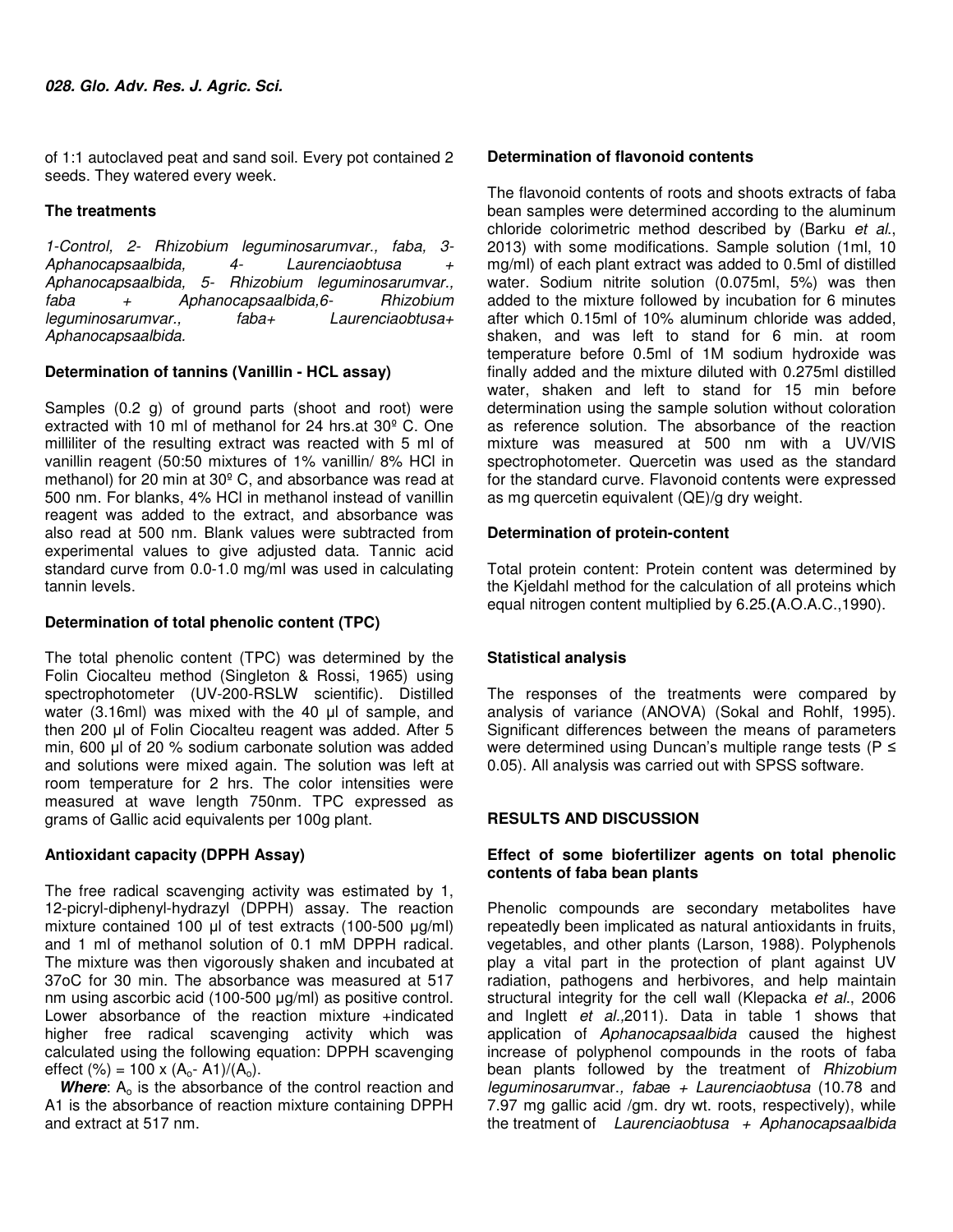**Table 1. Effect of some biofertilizer agents on total phenolic content (mg equivalent of gallic acids /gm. Drymaterial) in shoot and root of faba bean plants** 

| <b>Treatments</b> | Root              | <b>Shoot</b>      |
|-------------------|-------------------|-------------------|
| Control           | 1.6a              | 1.47a             |
| Rh                | 2.98a             | 3.64 <sub>b</sub> |
| Aph               | 10.78c            | 3.06 <sub>b</sub> |
| $Lu+Aph$          | 2.41a             | 6.11c             |
| $Rh + Lu$         | 7.97 <sub>b</sub> | 1.87a             |
| Rhi+ Lu + Apha.   | 7.45 <sub>b</sub> | 1.04a             |

 **Rh.,:**Rhizobium**Lu.,:**Lurancia**Aph.,:**Aphenocasa



**Figure 1. Effect of some biofertilizer agents on antioxidant capacity (DPPH assay) in shoot and root of faba bean plants Rh.,:**Rhizobium**Lu.,:**Lurancia**Aph.,:**Aphenocasa

gave the highest increase in total phenolic contents in the shoots of faba bean plants in compared with the other treatments and control (6.11 mg gallic acid/gm. Dry wt. shoots). This result is in agreement with Houssien et al. (2011) who reported that marine bioactive compounds extracted from marine algae as a biocontrol agents are used in agricultural and horticultural crops as a biofertilizers to improve their yield and quality and moreover to reduce the negative environmental impact. Also, Al-shakankery et al., (2014) reported that there is a significant increase in polyphenol content of maize grains of plants treated with algae as a biofertilizer compared to that of the control maize plants.

#### **Effect of some biofertilizer agents on antioxidant capacity of faba bean plants by DPPH assay**

The preservative effect of many plant spices and herbs suggests the presence of antioxidative and antimicrobial constituents in their tissues (Hirasa & Takemasa, 1998). Antioxidants are compounds that can delay or inhibit the oxidation of lipids or other molecules by inhibiting the

initiation or propagation of oxidative chain reactions (Velioglu et al., 1998). Applications of Rhizobium leguminosarum var., faba, Laurenciaobtusa and Aphanocapsaalbida and their combinations as a biofertilizers significantly increased the antioxidant activity in the shoots and roots of faba bean plants except of the treatment of Rhizobium leguminosarum var. faba in the comparison with the blank control. There was a significant increasing (  $p \le 0.05$ ) with the application of Aphanocapsaalbida followed by the treatment of Aphanocapsaalbida + Laurenciaobtusa and Rhizobium  $leguminosarum var, faba + Abhanocapsaalbida +$ Laurenciaobtusa in the antioxidant activities of shoot compared with control. It is clear that the scavenging effect of different parts (shoot and rood) of faba bean plants on the DPPH radical increased and the highest values in shoot and root were (88.53 and72.89%, respectively)observed when treated with Aphanocapsaalbida (Cyanophyta) followed by Aphanocapsaalbida + Laurenciaobtusa (Figure 1). These observations were reported by Bhaskar and Miyashita,(2005) who found that seaweeds provide an excellent source of bioactive compounds such as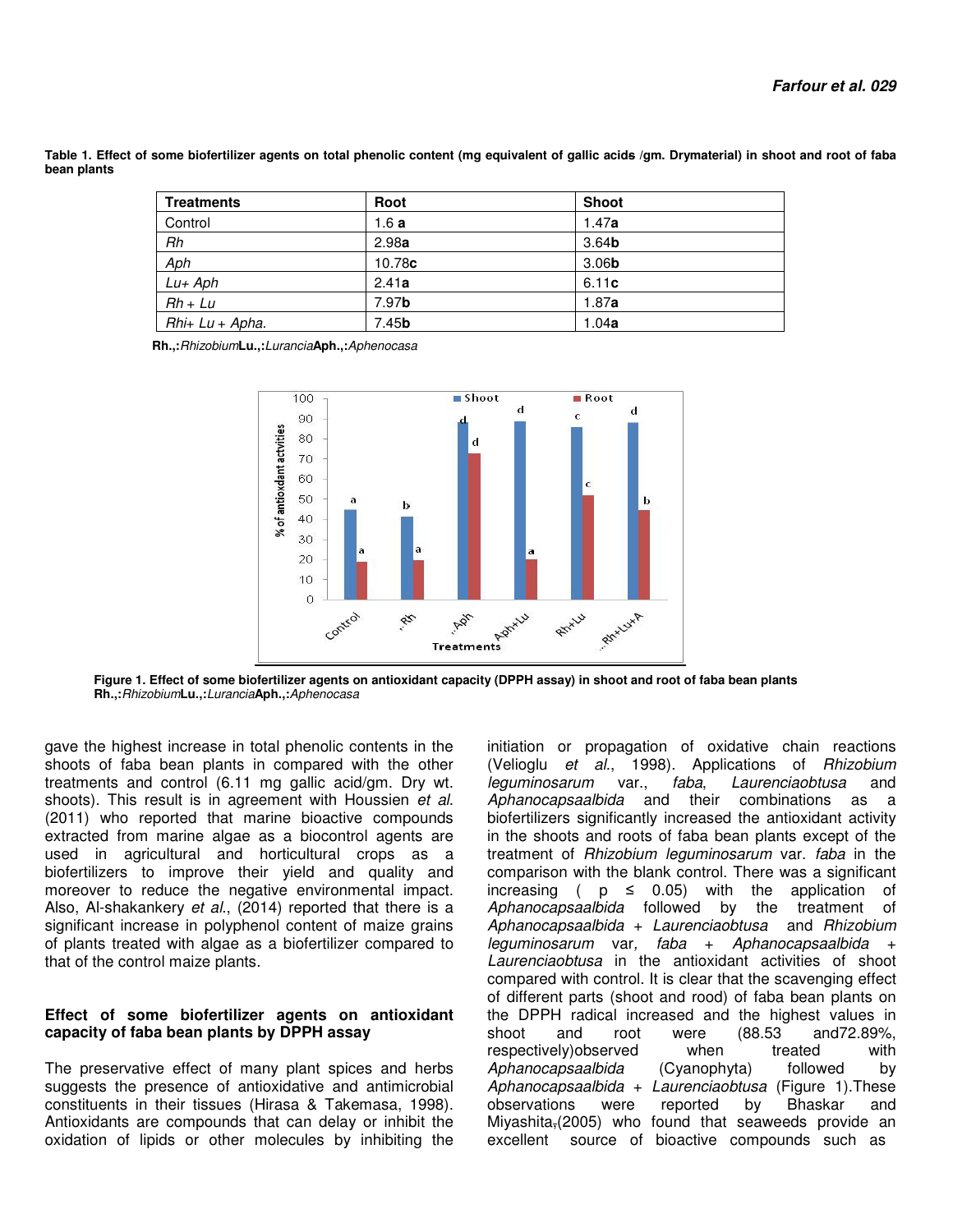

Figure 2. Effect of some biofertilizer agents on tannic acid content in shoot and root of faba bean plants **Rh.,:**Rhizobium **Lu.,:**Lurancia **Aph.,:**  Aphenocasa



Figure 3. Effect of some biofertilizer agents on Flavonids content in shoot and root of faba bean plants **Rh.,:** Rhizobium**Lu.,:** Lurancia**Aph.,:**  Aphenocasa

carotenoids, dietary fiber, protein, essential fatty acids, vitamins and minerals. Also, Verkleij (1992) and Turan and Köse (2004) reported that seaweeds enhance the antioxidant properties.

Tannins are polyphenols compounds that bind to and precipitate proteins, found in leaf buds, seeds, roots and stem tissues. An example of the location of the tannins in the stem tissues is that they are often found in the growth areas of trees, such as the secondary phloem and xylem and the layer between the cortex and epidermis. Tannins may regulate the growth of these tissues (Hemingway and Karchesy, 1989). Tannins act as a barrier for microorganisms and protect the tree (Ashok and Upadhyaya, 2012). rotenoids, dietary fiber, protein, essential fatty acids, amins and minerals. Also, Verkleij (1992) and Turan and se (2004) reported that seaweeds enhance the tioxidant properties.<br>Fannins are polyphenols compounds that bi

Figure (2) showed that the application of Rhizobium leguminosarum var. faba, Laurenciaobtusa Aphanocapsaalbida and their combinations as a and

biofertilizers were non-significant on the tannin contents in the shoots of faba bean plants compared with the control (without any treatments), whereas they cause significant (without any treatments), whereas they cause significant<br>effect on the tannin contents in the roots of faba bean plants. The highest concentration of tannin as tannic acid in root of faba bean plants was obtained with the treatment of Rhizobium leguminosarum Aphanocapsaalbida + Laurenciaobtusa (0.3 mg tannic acid/100gm dry material). This result is in agreement with Ruiz (1977) found that the beans contained tannin (0.48%) and Perez-Maldonado et al. (1999) measured the condensed tannin in beans. var, faba + al). This result is in agreement with<br>the beans contained tannin (0.48%)<br>*et al.* (1999) measured the

The antioxidative effect is mainly due to phenolic components, such as flavonoids (Pietta, 1998). Data presented in figure (3) indicated that there are significant differences among the total flavonoid contents of faba bean plants treated with different biofertilizer agents. Rhizobium effect is mainly due to phenolic<br>as flavonoids (Pietta, 1998). Data<br>3) indicated that there are significant<br>e total flavonoid contents of faba bean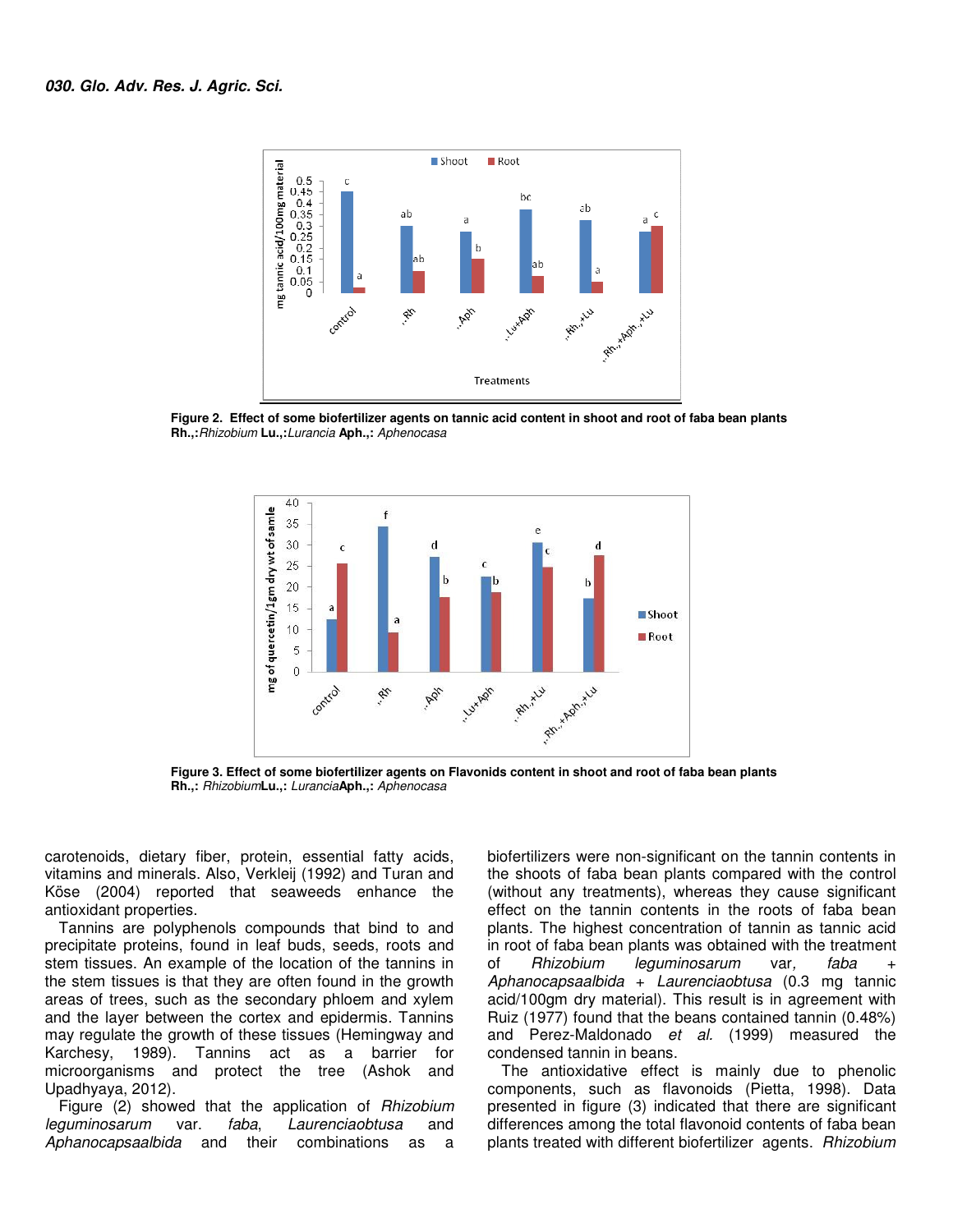

**Figure 4 Effect of some biofertilizer agents on protein content in shoot and root of faba bean plants Rh.,:**Rhizobium **Lu.,:**Lurancia **Aph.,:**Aphenocasa

leguminosarum var. faba, caused the highest increase in the total flavonoid contents in the shoots of faba bean plants followed by Rhizobium leguminosarum var. Faba + Laurenciaobtusa whereas the combination of different treatments caused the highest amounts of total flavonoidin the roots followed by the treatment of Rhizobium leguminosarum var. Faba + Laurenciaobtusa.

Duc, (1997) reported that the nutritional value of faba bean has always been traditionally attributed to its high protein content, which ranges from (27-34%).

Figure (4) illustrates the mean percentage of protein contents in the shoots and roots of faba bean plants. The obtained results indicate that all the treatments caused increase in the both of shoots and roots protein content. The treatment Laurencia obtuse  $+$  Aphanocapsaalbida caused the best result which reached 12.5% and 11.87% in roots and shoots respectively followed by the treatment of Aphanocapsaalbida which caused11.87% in the both of roots and shoots of faba bean plants. This result was reported by Sahu et al., (2012) who found that cyanobacteria provide inexpensive nitrogen to plants besides increasing crop yield by making the soil fertile and productive. Cyanobacteria play an important role in maintenance and build-up of soil fertility, consequently increasing rice growth and yield as a natural biofertilizer (Song et al., 2005). Also, Adam (1999); Lozano et al.,(1999) and Subramaniyan and Malliga (2011) stated that Nitrogen content was increased in response to seaweed fertilizers compared to those of control treatment.

#### **CONCLUSION**

The results of this study indicated that using of *Rhizobium* leguminosarum var., fabae, Aphenocapsaalpida and Lauranciaobtusa as biofertilizer gents enhanced some

phytochemicalfor example polyphenols, antioxidants, flavonoids, tannins and protein in faba bean plants.

Aphenocapsaalpida enhanced both of polyphenol contents in the roots and antioxidant contents in the shoots. Rhizobium leguminosarum var., fabae increased the shoots flavonoide contents. The treatment of Lauranciaobtusa + Aphenocapsaalpida gave the best increase of the phenolic compounds in the shoots while the combination of the three agents gave the best result of tannins in the roots.

#### **REFERENCES**

- Abd El-Moniem EAA, Abd-Allah SE (2008). Effect of green algae cells extract as foliar spray on vegetative growth, yield and berries quality of superior grapevines. J. Amer. Eur. Agric. and Environ. Sci., 4 (4): 427- 433.
- Adam MS (1999). The promotive effect of the Cyanobacterium Nostocmuscorum on the growth of some crop plants. Acta Microbiol. Polonica, 48:163-171.
- Ahmed AAS (2009). Cyanobacterial application for the improvement of soil fertility. M. Sc. Thesis, Botany Dept., Fac. of Sci., Beni-Suef University, Beni-Suef, Egypt.
- Al-shakankery FM, Hamouda RA, Ammar MM (2014). The promotive effect of different concentrations of marine algae as biofertilizers on growth and yield of maize (Zea mays L.) plants. Journal of Chemical, Biological and Physical Sciences, 4: 43201-3211.
- Anonymous (1990). Official Methods of analysis of official analytical chemistry (A.O.A.C.) ,Pub. By the Association of Analytical Chemistry, Inc., Arlington, West Virginia, USA.
- AOAD (2007). Arab Agriculture Statistics Year Book, 27.Arab Organization for Agricultural Development Khartoum, Sudan.
- Asami DK, Hong X, Barett DM, Mitchell AE (2003). Comparison of the total phenolic and ascorbic acid content of freeze- dried and air– dried Marion berry, Strawberry and can grow using conventional organic and sustainable agricultural practice. J. Agric. Food Chem., 51:1237-1241.
- Ashok PK, Upadhyaya K (2012).Tannins are Astringent, Journal of Pharmacognosy and Phytochemistry,1(3).